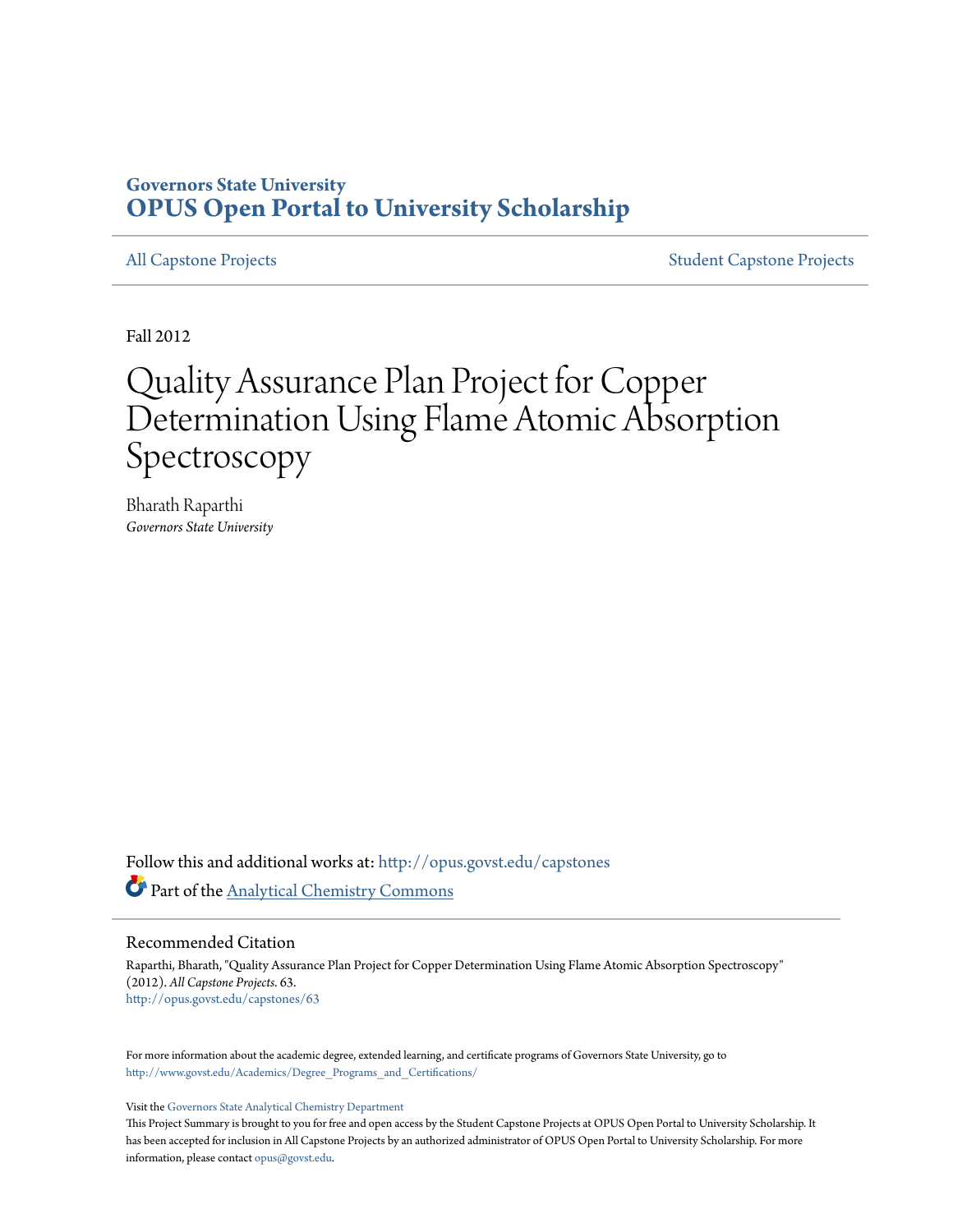# Quality Assurance Plan Project for Copper Determination using Flame Atomic Absorption Spectroscopy

Research project

By

Bharath Raparthi

# Submitted in partial fulfillment of requirements for Masters of Science in Analytical chemistry

Governors State University

December 2012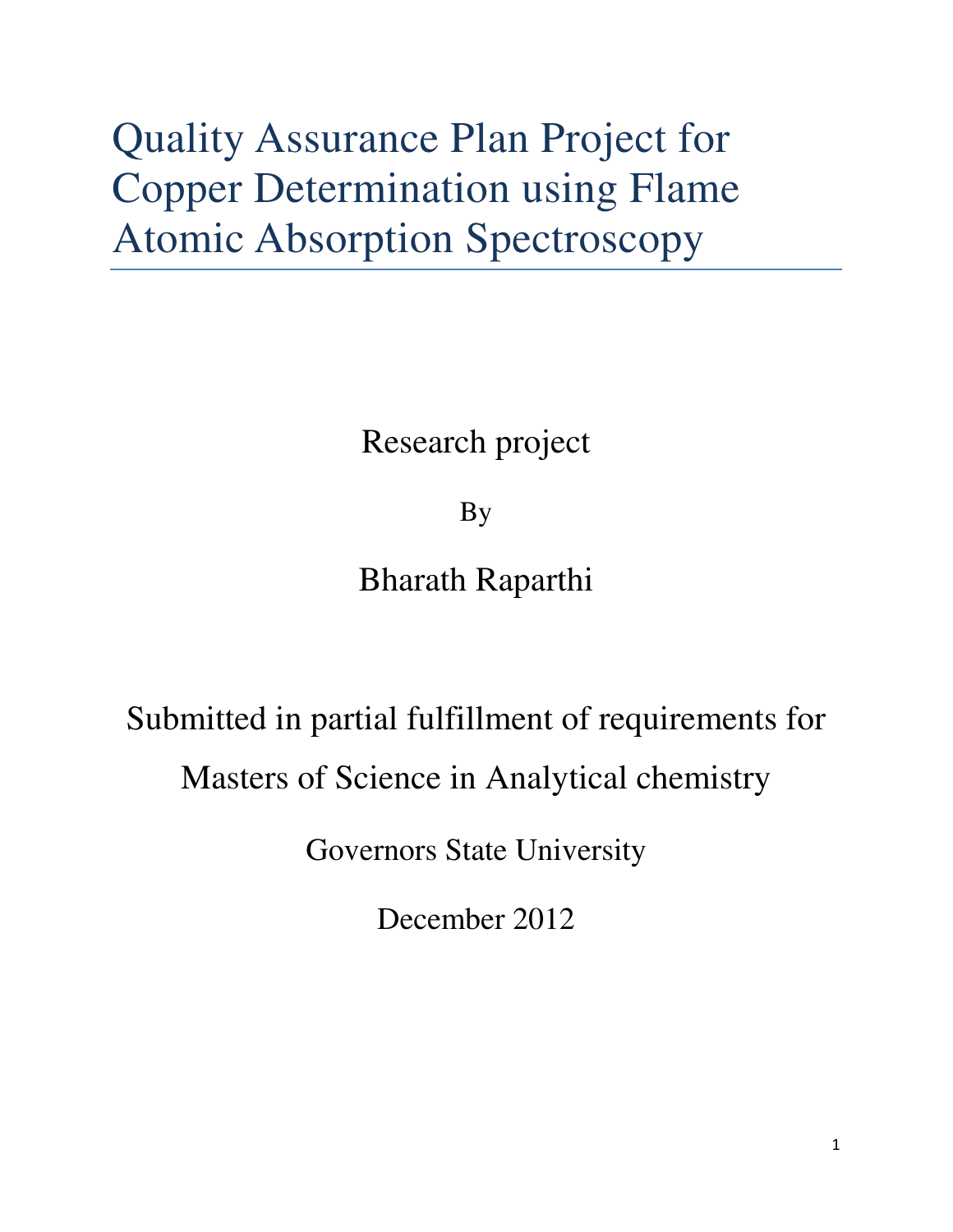### **ACKNOWLEDGEMENTS**

I would like to express my gratitude towards my parents for their kind co-operation and encouragement which help me in completion of this project.

I am highly indebted to Governors State University for their guidance and constant supervision, as well as for providing necessary information regarding the project & also for their support in completing the project.

I thank my advisor, Dr. Karen D'Arcy, for her prompt and detailed advice, for her valuable guidance and her hard work, showing me what an academic professional ought to be. I thank her enthusiasm about my work and her exceptional patience.

I would like to express my gratitude and thanks to Dr. Timothy Gsell and Dr. John Yunger for giving me such attention and time.

My thanks and appreciations also go to Vinaybabu Yalamanchili, Sandra Johnston and Felicia Krelwitz in developing the project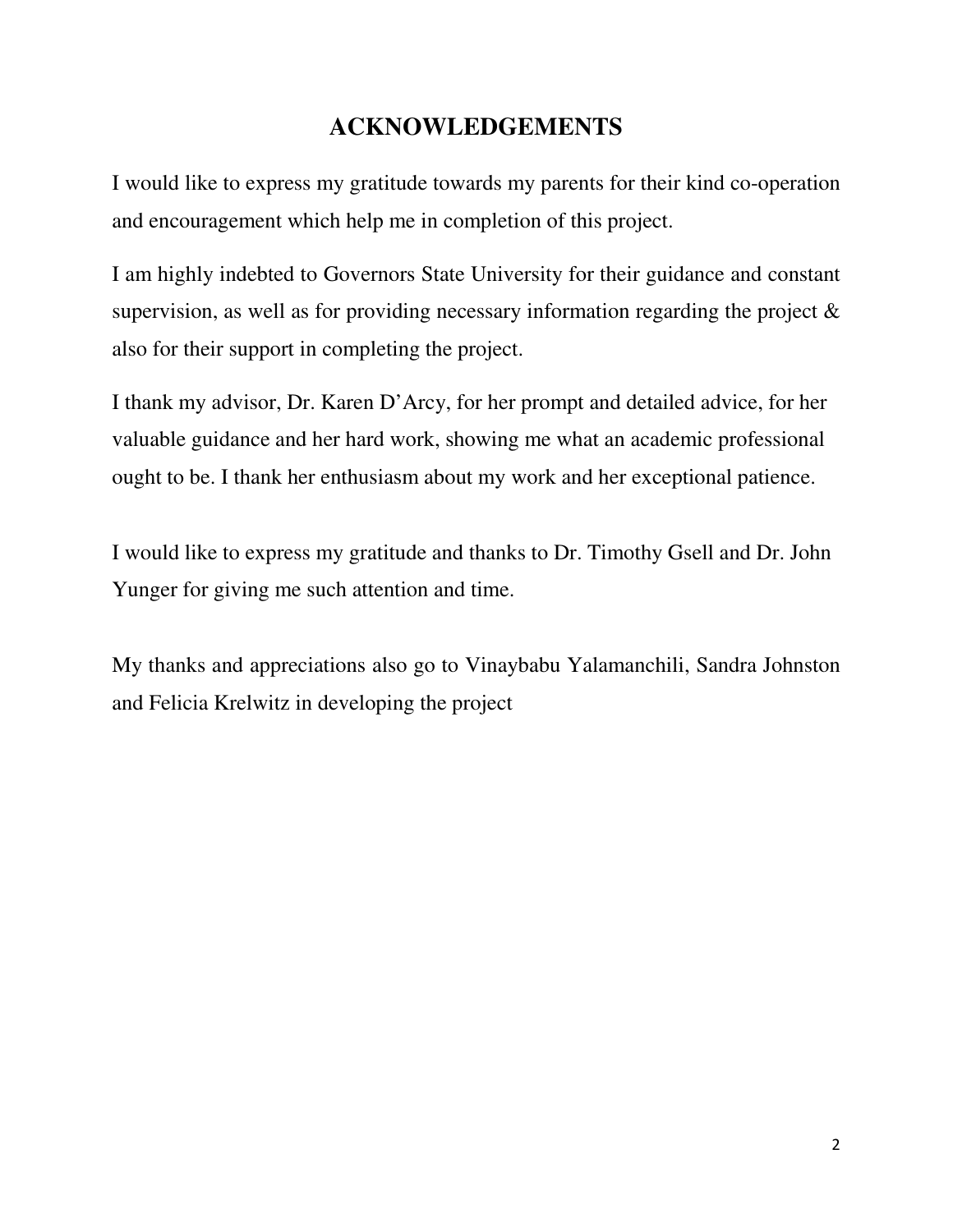# **Table of Contents**

|                |                                                          | Page |
|----------------|----------------------------------------------------------|------|
|                |                                                          |      |
|                |                                                          |      |
| $\mathbf{i}$ . |                                                          |      |
| ii.            |                                                          |      |
| iii.           |                                                          |      |
| iv.            |                                                          |      |
| V.             |                                                          |      |
| vi.            |                                                          |      |
|                |                                                          |      |
| $\mathbf{i}$ . |                                                          |      |
| ii.            |                                                          |      |
| iii.           | Table for Recovery studies on Copper in NIST Standards17 |      |
|                |                                                          |      |
|                |                                                          |      |
|                |                                                          |      |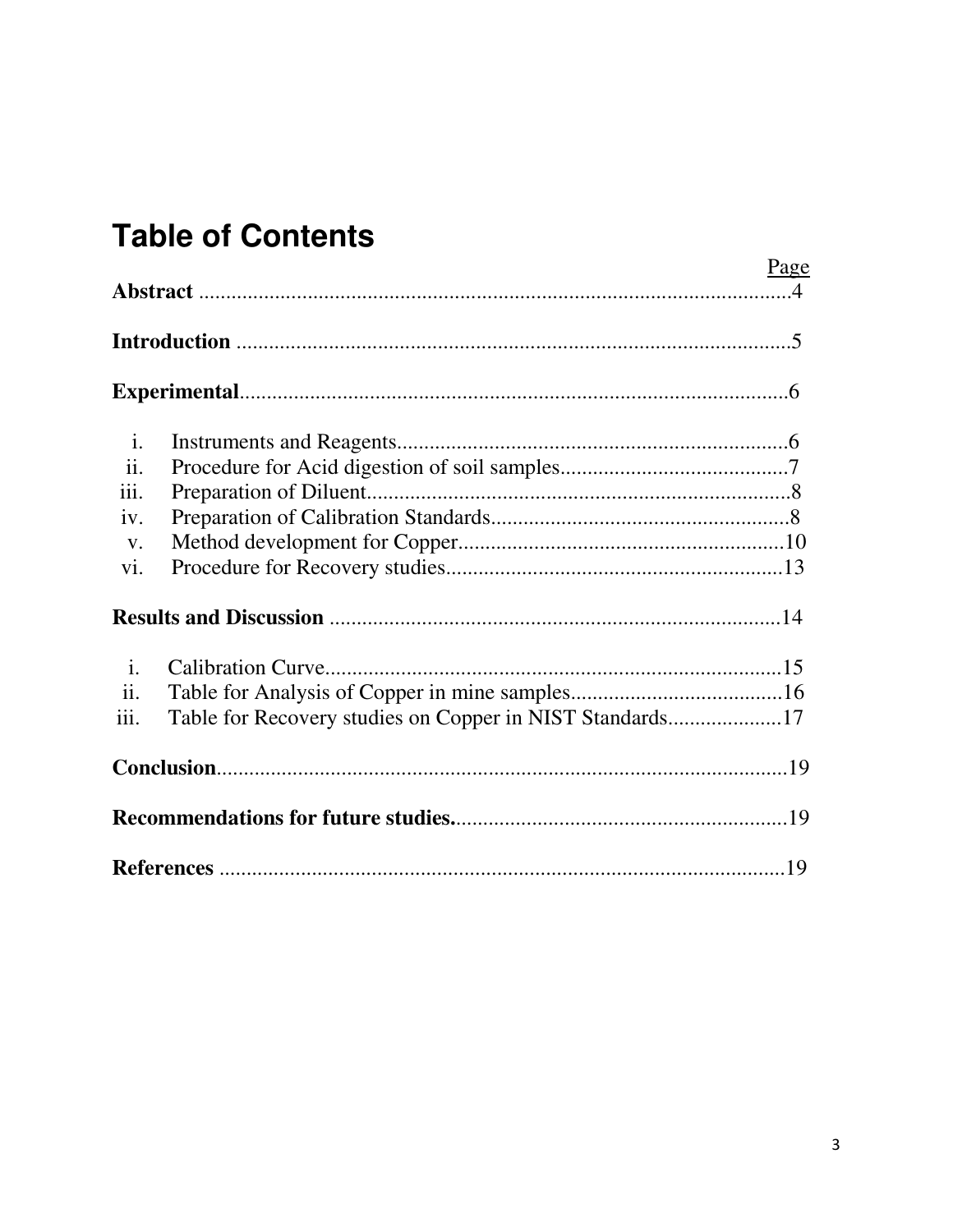#### **Abstract:**

This study developed a method for determination of Copper by flame atomic absorption spectrometry (FAAS) from the soil samples and mine tailings using Perkin Elmer AAnalyst 800 atomic absorption spectrometer. A detailed procedure has been developed with a detection limit of 0.12 mg/L. In the recent decades, pollution from heavy metals has been increased. Copper is one of the trace metals that has a significant impact and carries risk to the human health. Calibration curve was established with working range 0.1 ppm to 5 ppm with a correlation coefficient of 0.9994. Over 50 environmental samples from the historic Copper mining district of the Upper Peninsula of Michigan and the Thorn Creek watershed in Illinois were analyzed for the amount of Copper concentration. Environmental Copper levels ranged from 41mg/Kg to 2844 mg/Kg in the Michigan samples and 6 mg/Kg to 72 mg/Kg in the Thorn creek samples.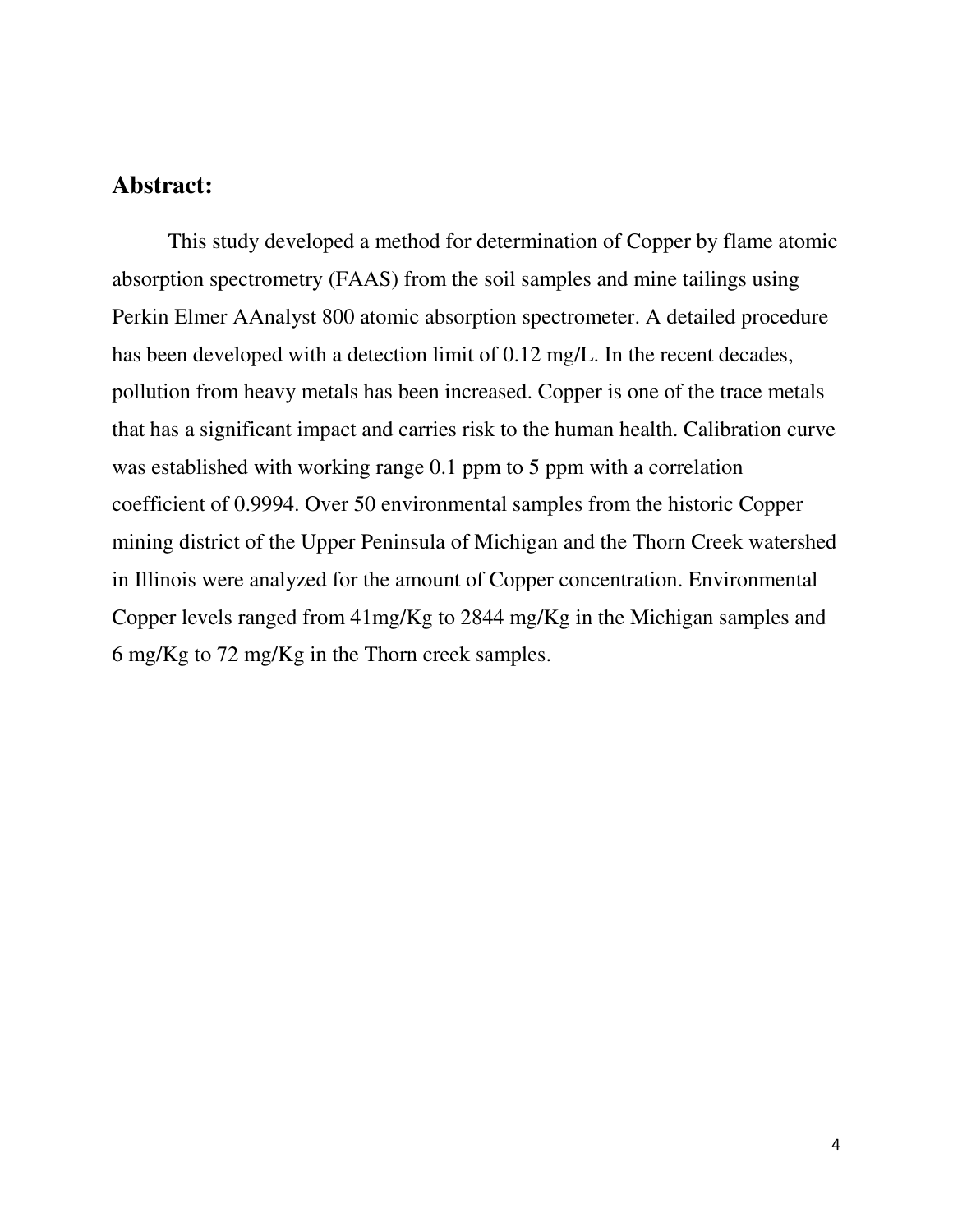#### **Introduction:**

 Determination of trace elements in the environment is more demanding, because of the presence of a large number of metals in mine samples that may interfere in the analysis has to be monitored [6]. Copper is one of the trace metals that has a great impact on regious ecology and carries risk to the human health [1, 2]. Various techniques have been developed for the determination of trace metals over a large range of concentration in environmental samples [4]. Flame atomic absorption spectroscopy (FAAS) is one of the best techniques in the determination of trace metals because of its high selectivity, speed and low operational cost [6].

 The analysis of Copper (Cu) in environmental samples can be achieved by Flame atomic absorption spectroscopy. The soil and plant samples must be digested and transformed into aqueous samples allowing determination of the trace metals of interest. The digestion of the environmental sample types was performed following a detailed procedure provided by (USEPA) United States Environmental Protection Agency [7-10]. According to USEPA, soil samples can be digested using acid digestion procedure 3050B [7]. The method 3050B allowed understanding the concentrations of the Cu in the environment and their comparison to the standard permissible levels. These measurements are required for EPA, to follow necessary control measures if the Cu levels are more than the threshold permissible levels.

 The intention of this work is to provide detailed instructions and required settings for the analysis of Cu by using Perkin Elmer AAnalyst 800. This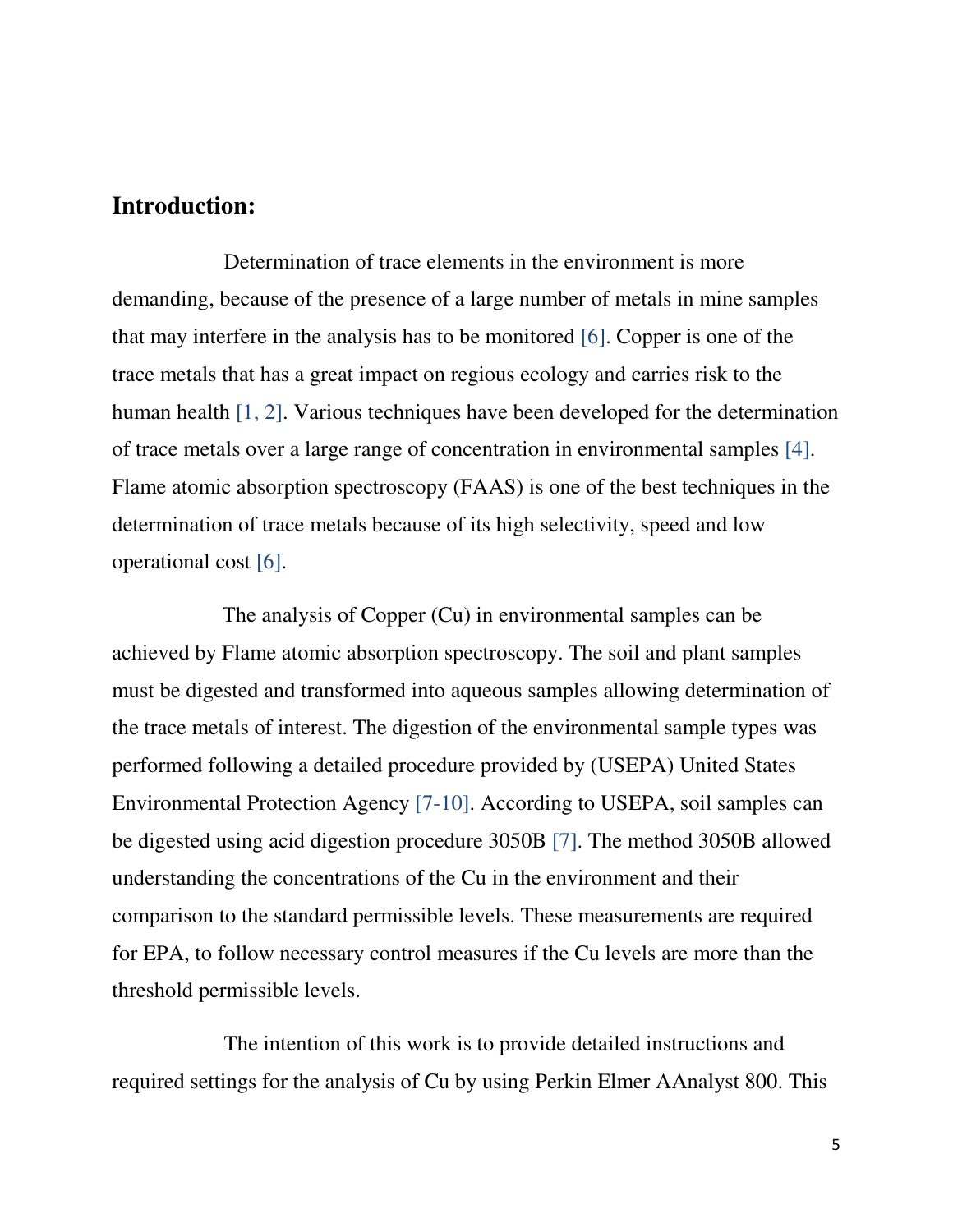will help the researchers who were interested in detection of trace elements especially in case of the Cu in the soils, plants and animal samples. This method will help in analyzing the element Cu with required conditions and specifications.

### **Experimental:**

#### **Instruments and Reagents:**

- AAnalyst 800 Atomic absorption spectrometer (Perkin Elmer).
- Multi-element Ag-Cr-Cu-Fe-Ni Lumina Hollow Cathode Lamp (Perkin Elmer)
- Centrifuge (CRU 5000- Centrifuge).
- Hot air oven (Thelco).
- Disposable graduated pipettes (non-sterile) (VWR International).
- Disposable graduated Centrifuge tubes (sterile) (VWR International).
- Glass beakers and Pipettes.
- 1:1 Nitric acid (Made with equal amounts of Nitric acid and water).
- 70% Concentrated HNO<sub>3</sub> (Nitric acid-Fisher Certified ACS plus).
- $30\%$  H<sub>2</sub>O<sub>2</sub> (Hydrogen peroxide-Fisher Scientific).
- $5\%$  HNO<sub>3</sub> (Spex Certi Prep).
- Copper in  $2\%$  HNO<sub>3</sub> (1000 mg/L, Lot#:17-124CU, Perkin Elmer).
- Acetylene AA grade (Fuel).
- Compressed gas zero grade (Oxidant gas).
- Water ACS Reagent grade (RICCA Chemical Company).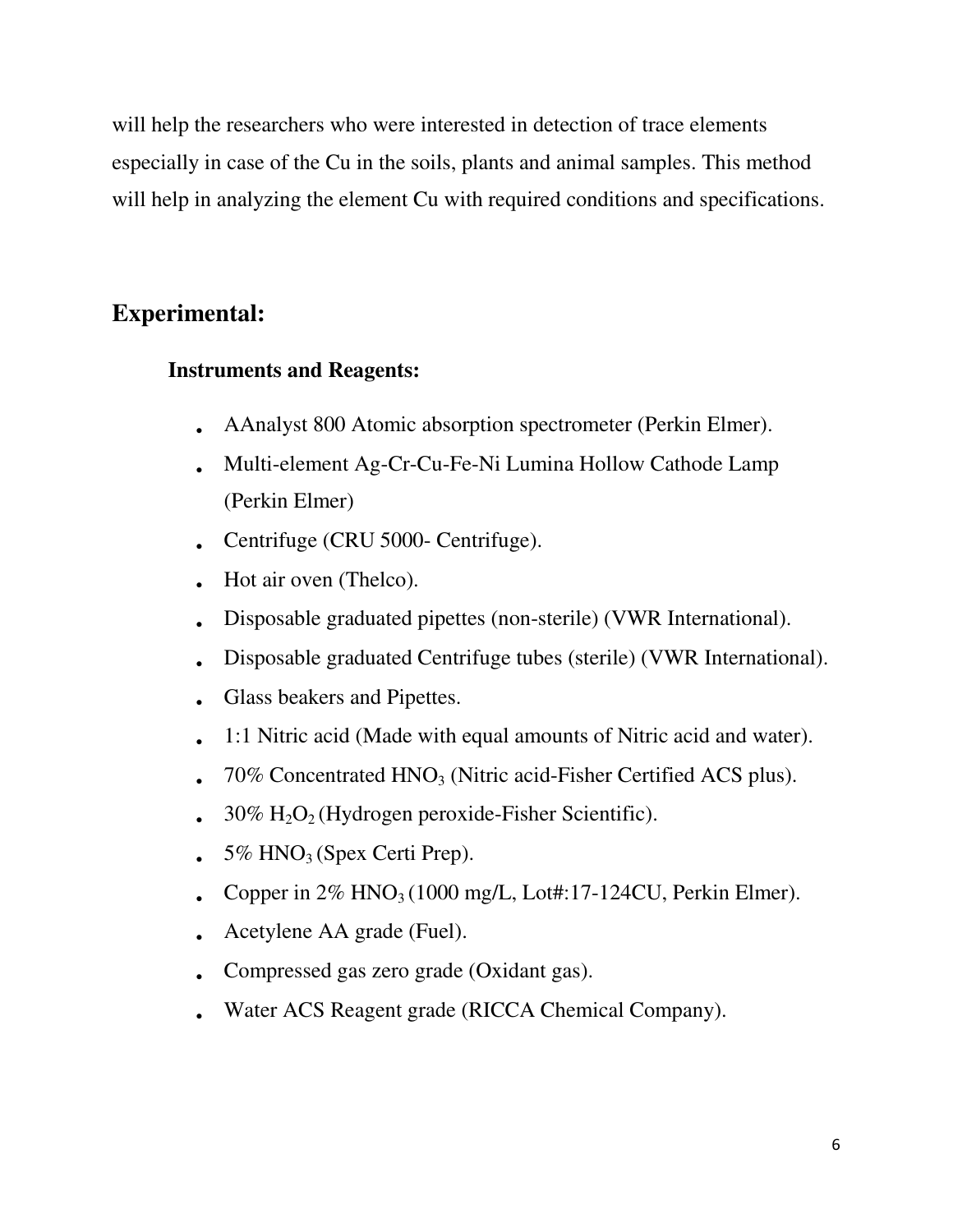## **Procedure for the acid digestion of soil samples using modified USEPA 3050B: [7]**

- $\checkmark$  One gram of each of the soil samples were weighed and were air and oven dried to remove the moisture content.
- $\checkmark$  The weighed samples were transferred to a beaker and were digested according to a modified version of USEPA method 3050.
- $\checkmark$  The soil samples were heated and refluxed for 15 min with an addition of 10 mL of 1:1  $HNO<sub>3</sub>$ .
- $\checkmark$  Then the samples were cooled, and 5mL of concentrated Nitric acid was added, heated and refluxed for 30 minutes and cooled.
- $\checkmark$  Acid addition procedure was repeated until no brown fumes were generated.
- $\checkmark$  The samples were cooled, and 2mL of water and 3mL of 30% H<sub>2</sub>O<sub>2</sub> were added to the samples and heated until the effervescence gets subsided.
- $\checkmark$  Samples were cooled and 1mL aliquots of 30% H<sub>2</sub>O<sub>2</sub> were added until the effervescence was minimal.
- $\checkmark$  Then samples were cooled and quantitatively transferred to preweighed centrifuge tubes with a minimum amount of distilled water and then diluted to 30mL and reweighed.
- $\checkmark$  The diluted samples were then centrifuged for 10 minutes at 2500 rpm.

The centrifuged samples were then analyzed using AAnalyst 800 atomic absorption spectrometer.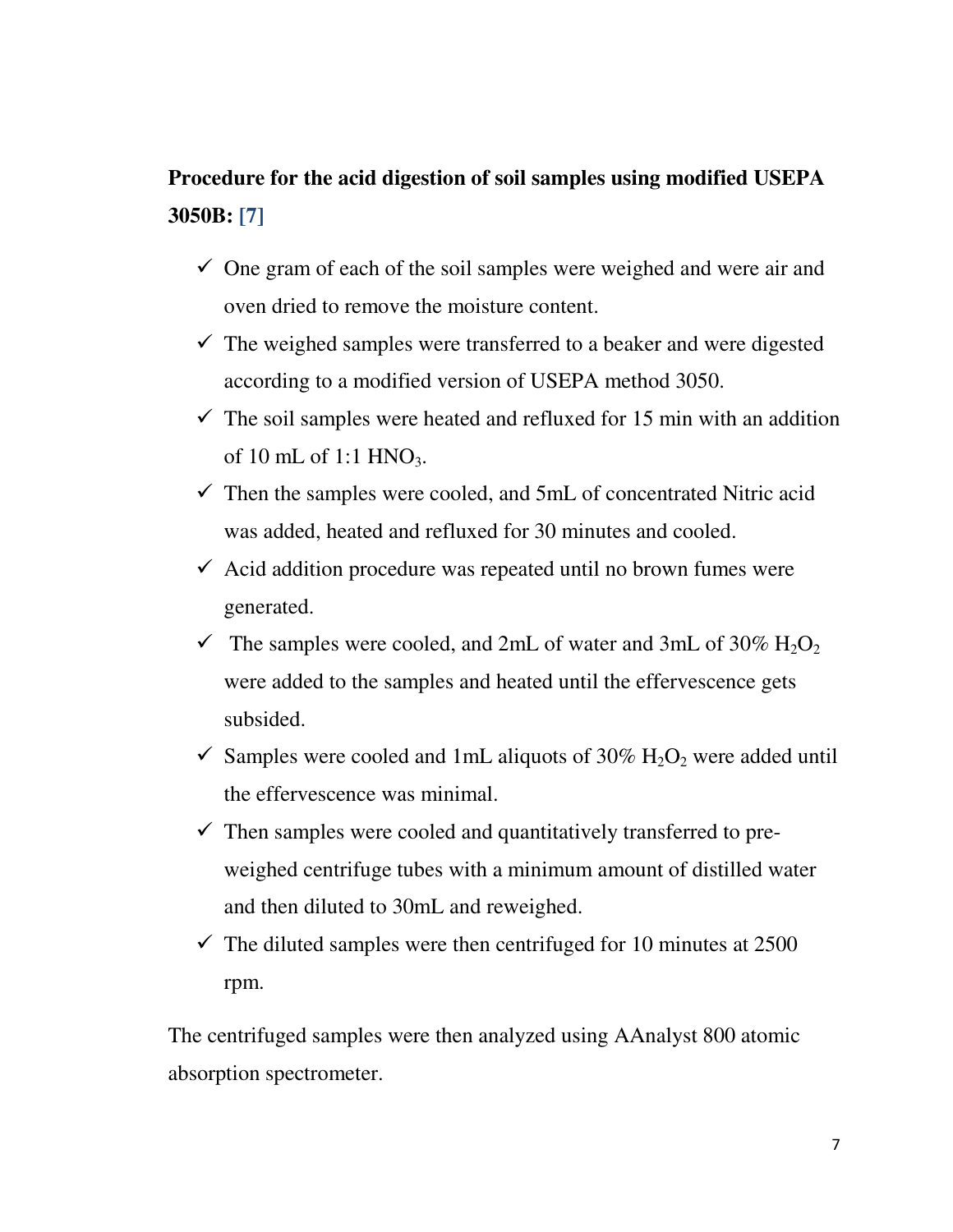### **Calibration:**

The calibration standards were first prepared by making serial dilutions of the Perkin Elmer Cu standard  $1000$ mg/L using  $1\%$  HNO<sub>3</sub>. Initial working range tested, followed the Perkin Elmer recommended conditions.

#### **Preparation of Diluent (1% HNO3):**

100 mL of 5% HNO<sub>3</sub> was diluted to 500mL with Water ACS regent grade in a measuring cylinder.

#### **Preparation of Calibration Standards:**

A 10 mg/L was prepared as an intermediate stock solution diluting 1mL of 1000 mg/L of Cu Standard to 100mL in a volumetric flask using  $1\%$  HNO<sub>3</sub> as diluent.

Serial dilutions of 5 mg/L, 2 mg/L, 1 mg/L, 0.5 mg/L and 0.1 mg/L were prepared from the intermediate stock solution(10 mg/L). (See Table-1 below)

**Table-1:** *Preparation of Calibration standards from commercial stock solution 1000mg/L Cu*

|                   | <b>(Intermediate Stock</b> $\vert$ 1 mL of 1000 mg/L diluted to 100mL |
|-------------------|-----------------------------------------------------------------------|
| Solution) 10 mg/L |                                                                       |
| $5 \text{ mg/L}$  | 25 mL of 10 mg/L diluted to 50 mL                                     |
| $2 \text{ mg/L}$  | 10 mL of 10 mg/L diluted to 50 mL                                     |
| $1 \text{ mg/L}$  | 5 mL of 10 mg/L diluted to 50 mL                                      |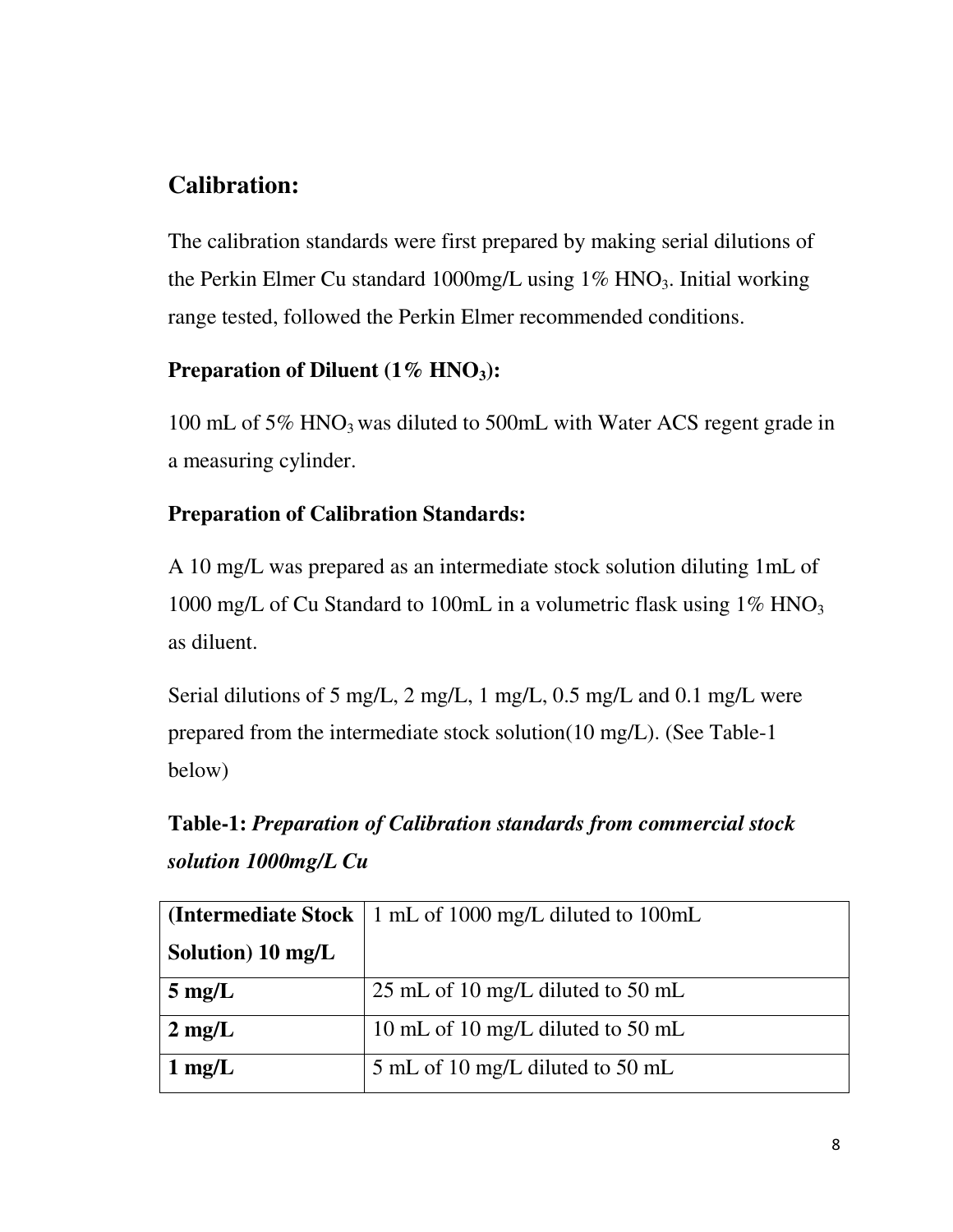| $0.5 \text{ mg/L}$ | $\vert$ 2.5 mL of 10 mg/L diluted to 50 mL |
|--------------------|--------------------------------------------|
| $0.1$ mg/L         | $\vert$ 0.5 mL of 10 mg/L diluted to 50 mL |

 The Calibration standards and the digested samples were stored at room temperature until for further analysis using FAAS.

#### **NIST Standards**:

**Domestic Sludge** (2781) and **Estuarine Sediment** (1646a) with standard concentrations of **Cu** as 627.4 mg/Kg and 10.01 mg/Kg respectively were used as control for the soil samples[11,12].



*Figure-1: Perkin Elmer AAnalyst 800 in Flame Mode*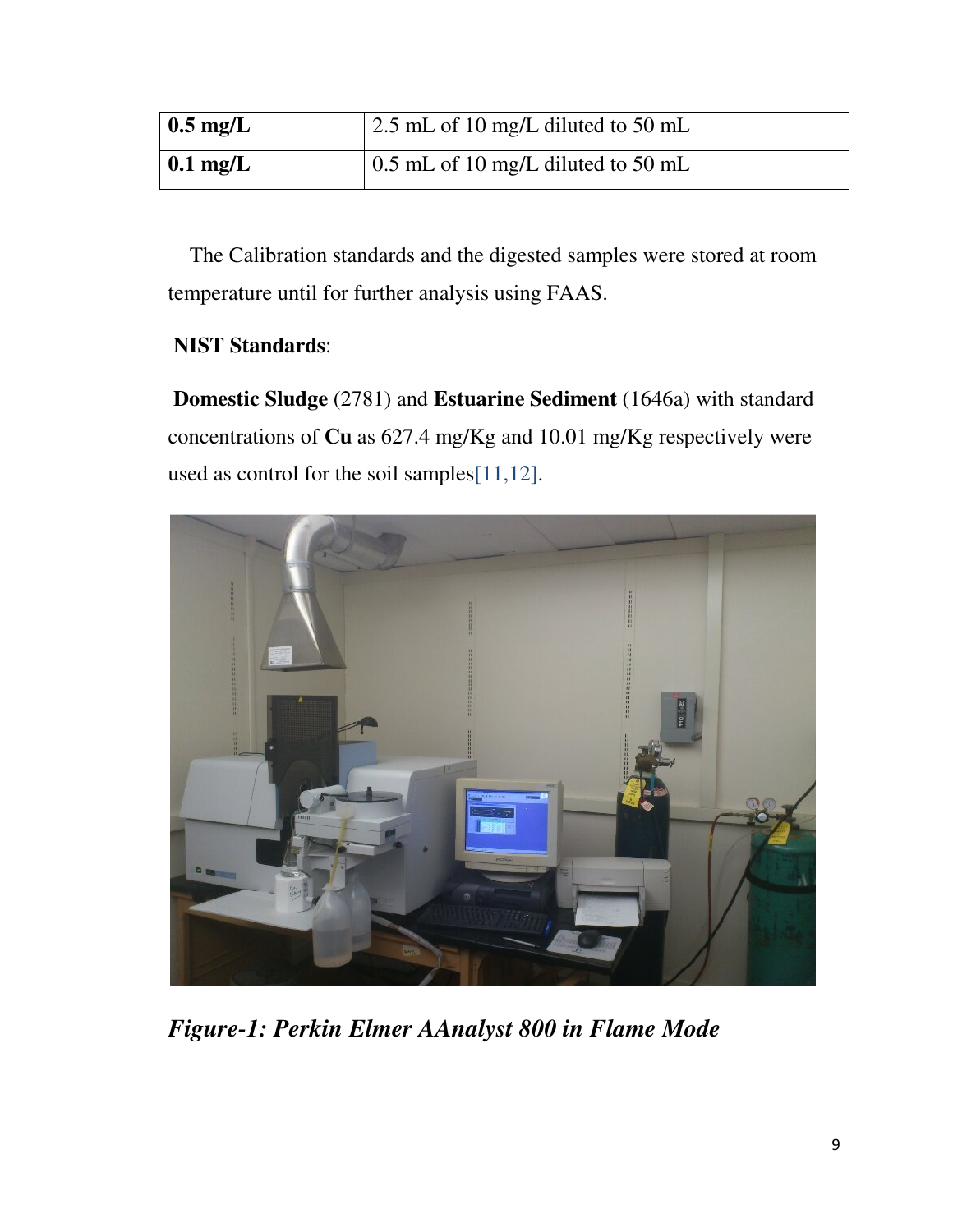Perkin Elmer **Win lab software** was used to control the spectrometer system and many quality control functions can be included. It was used in operation, data collection and preliminary analysis [8].



## *Figure-2: General Diagram of PerkinElmer AAnalyst 800 [8].*

**Conditions for Copper analysis using Perkin Elmer AAnalyst 800:** 

**Method Development for Cu (Copper):** 

#### **Atomic Absorption:**

Element: Cu (Copper)

Wavelength: 324.8 nm

Oxidant flow: 17.0 L/min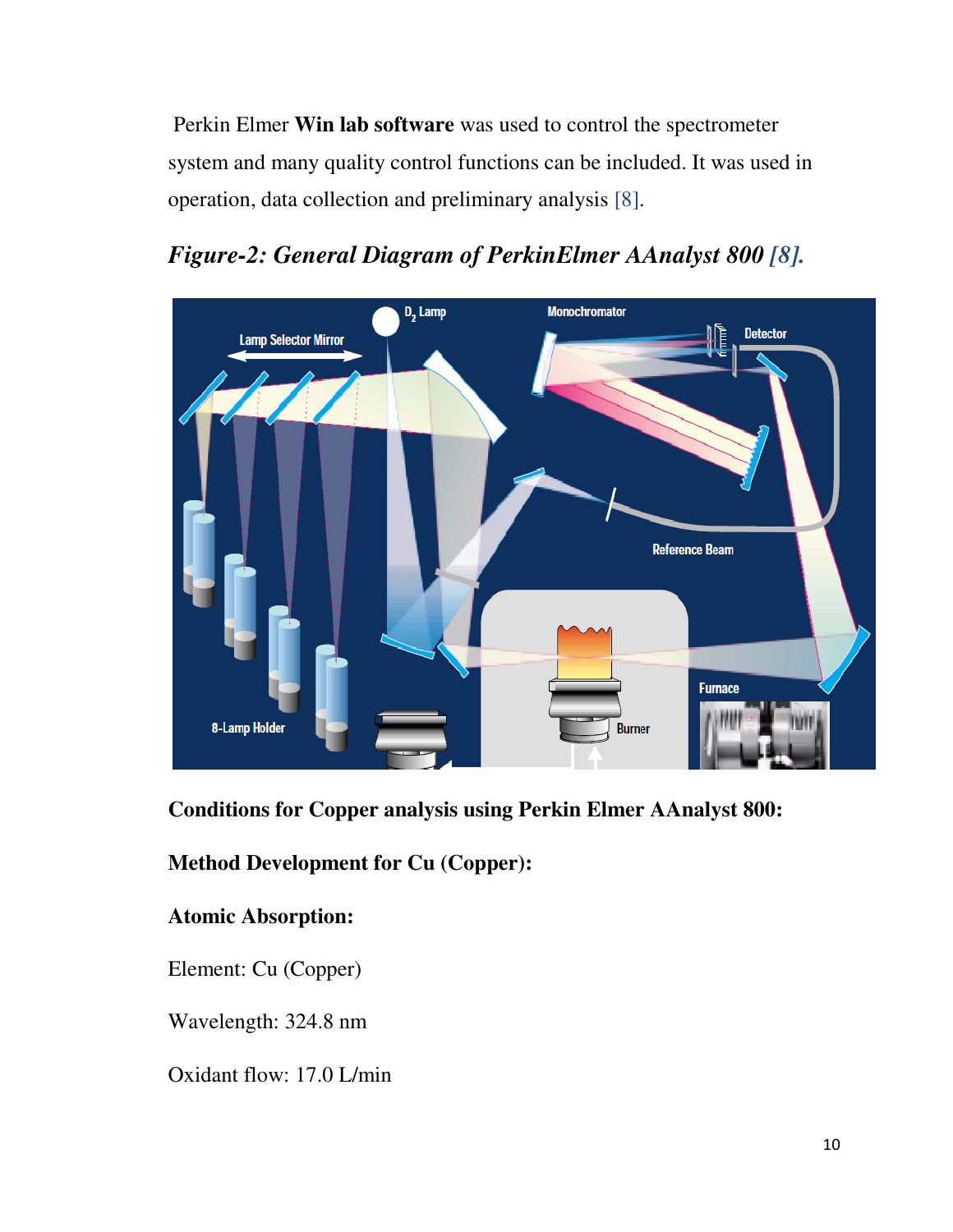Acetylene flow: 2.0 L/min

Slit width: 0.7H

Measurement: Time Average.

#### **Flame Emission:**

Wavelength: 327.4 nm

Oxidant flow: 16.0 L/min

Acetylene flow: 7.8 L/min

#### **Settings:**

#### **Reading Parameters:**

The sample was analyzed for 3 sec without any delay for 3 replicates at 72 amps.

Auto sampler was not used for FAAS.

#### **Calibration Equation:**

Equation: Linear, calculated intercept

Max. Decimal places: 3

Max. Significant figures: 4

Calibration and sample units: mg/L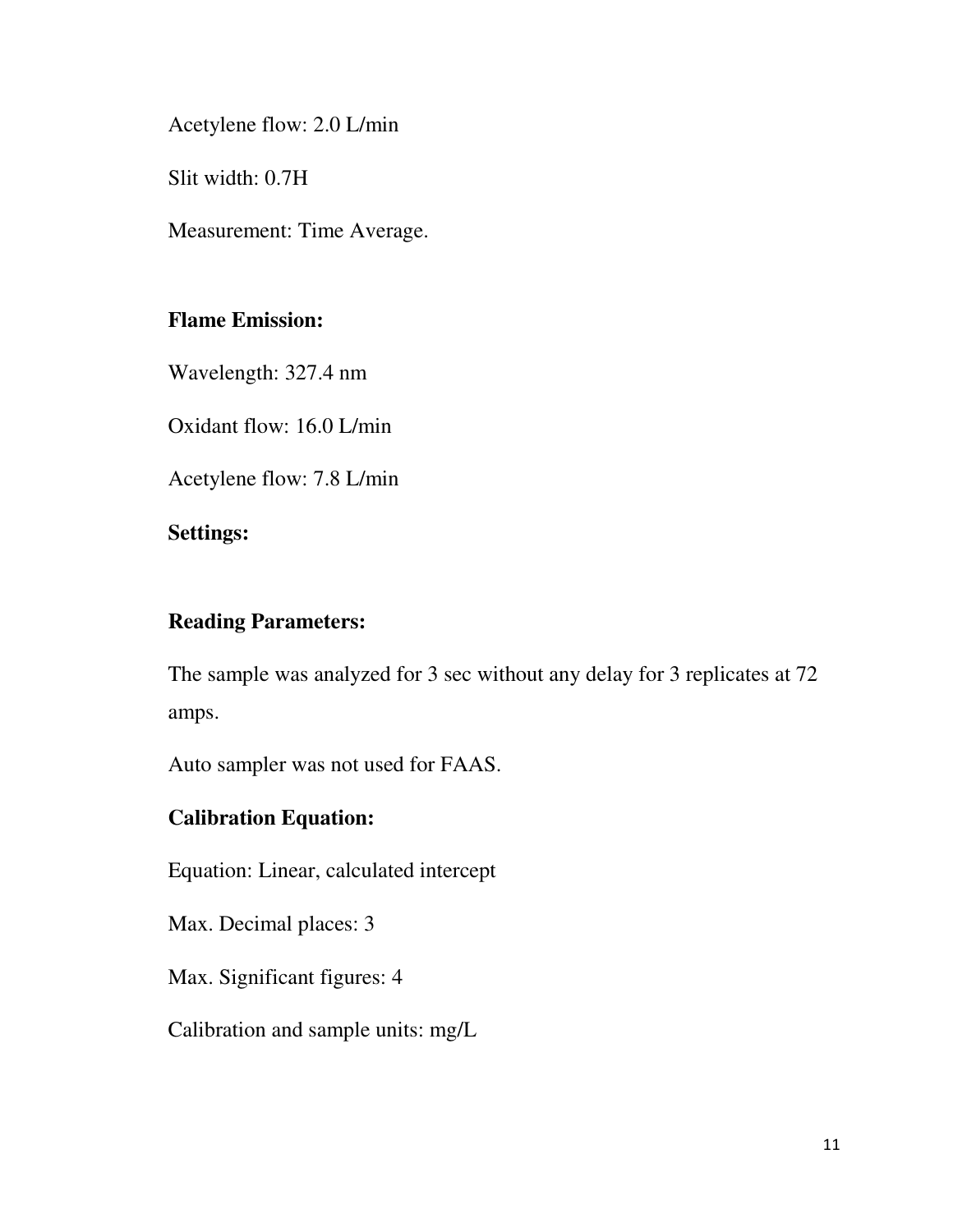| <b>Parameters</b>               | <b>Enable</b> | <b>Disable</b> |
|---------------------------------|---------------|----------------|
| <b>Correlation Coefficient</b>  |               |                |
| Recalibration                   |               |                |
| <b>Precision Checks</b>         |               |                |
| <b>Beyond Calibration Range</b> |               |                |
| Matrix Recovery                 |               |                |

**Results display** must be included with:

- **► Replicate data**
- Means and Statistics
- > Analysis list
- > Matrix Test reports
- > Calibration summary and curves.

The Calibration curve was obtained using Calibration standards, and the samples were analyzed.

The results obtained were collected and further calculations were interpreted using Microsoft Office Excel Worksheet.

The experiment includes preliminarily calibration followed by working range and detection limit. The soil samples of mine tailings of Upper Peninsula of Michigan were analyzed and the Copper content in the samples were out of the calibration range. These samples were further diluted and brought into the range. Then the samples of Thorn creek analyzed, and the samples were below the range. The samples which were below the range can be further analyzed using GFAAS.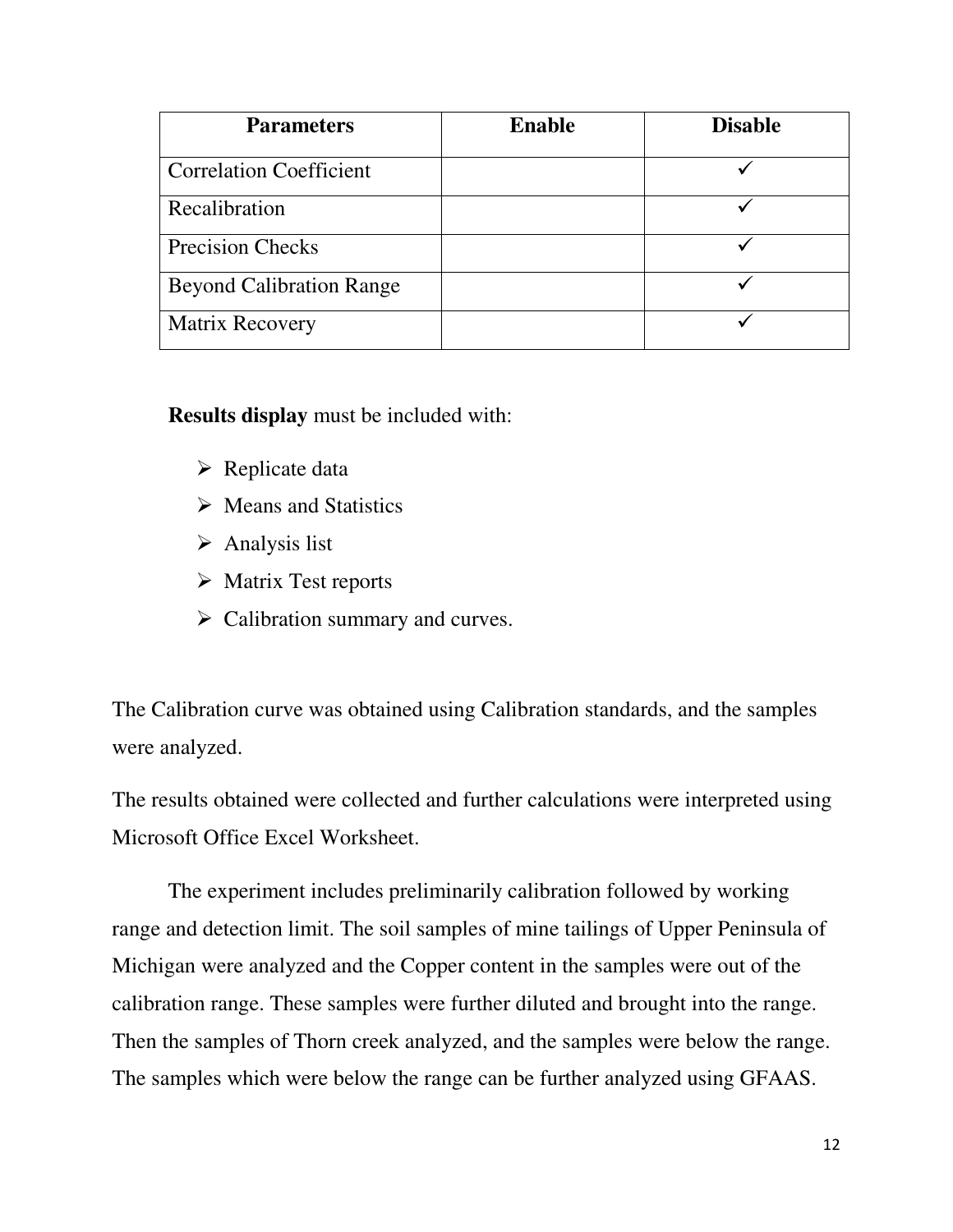The recovery studies on the Copper in NIST standards were made due to changes in the original concentrations of the standards.

#### **Procedure for Recovery Studies:**

- $\checkmark$  Nine samples of one gram weight of NIST standards Domestic sludge and Estuarine Sediment were weighed and transferred into beakers.
- $\checkmark$  3 replicate samples of each of the NIST standards were spiked with 5 mg and 10 mg of 1000 mg/L of Cu standard (Perkin Elmer) respectively and 3 samples were left unspiked.
- $\checkmark$  The spiking was done before the digestion procedure gets started.
- $\checkmark$  Followed by Spiking, these samples were digested in the same way as the soil samples were digested, using modified USEPA 3050B method [7].
- $\checkmark$  The digested samples were then analyzed by using FAAS.

Since the calibration range was up to 5 mg/L, the samples with high concentration were diluted and reanalyzed.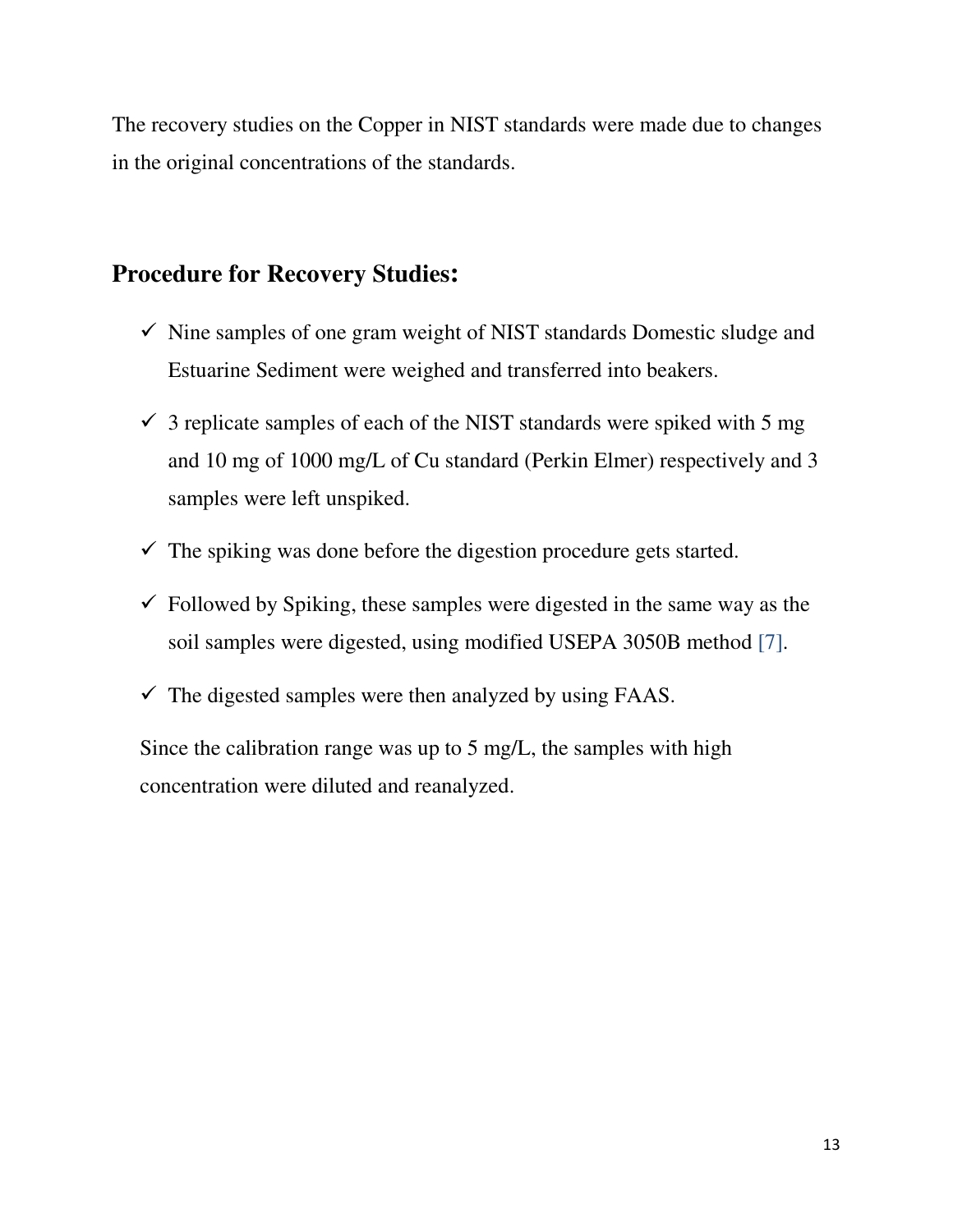# **Results and Discussion:**

# **Calibration:**

Calibration curve was established with working range 0.1 ppm to 5 ppm with a correlation coefficient of 0.9994(Figure-3). The slope was found to be 0.0101, and the intercept was found to be 0.0004. The detection limit was found to be 0.12mg/L.

The results were obtained, and analysis of soil samples of Upper Peninsula of Michigan for the determination of Copper resulted in the presence of high content of Copper. The environmental Copper levels ranged from 41mg/Kg to 2844 mg/Kg in the Michigan samples and 6 mg/Kg to 72 mg/Kg in the Thorn creek samples, but the concentrations of the NIST standards, which were used as control, differed from their original concentration (Table-3). These changes in the concentrations of NIST standards may be due to loss of sample during the acid digestion procedure or cross contamination of both the standards.

| <b>Concentration of Cu</b><br>in $mg/L$ | <b>Absorbance</b> | <b>SD</b> |
|-----------------------------------------|-------------------|-----------|
|                                         |                   | 0.0004    |
| 0.1                                     | 0.0012            | 0.0004    |
| 0.5                                     | 0.0056            | 0.0002    |
| 1                                       | 0.0107            | 0.0001    |
| 2                                       | 0.0216            | 0.0004    |
|                                         | 0.0508            | 0.0006    |

 **Table-2***: Calibration standards and their Absorbance*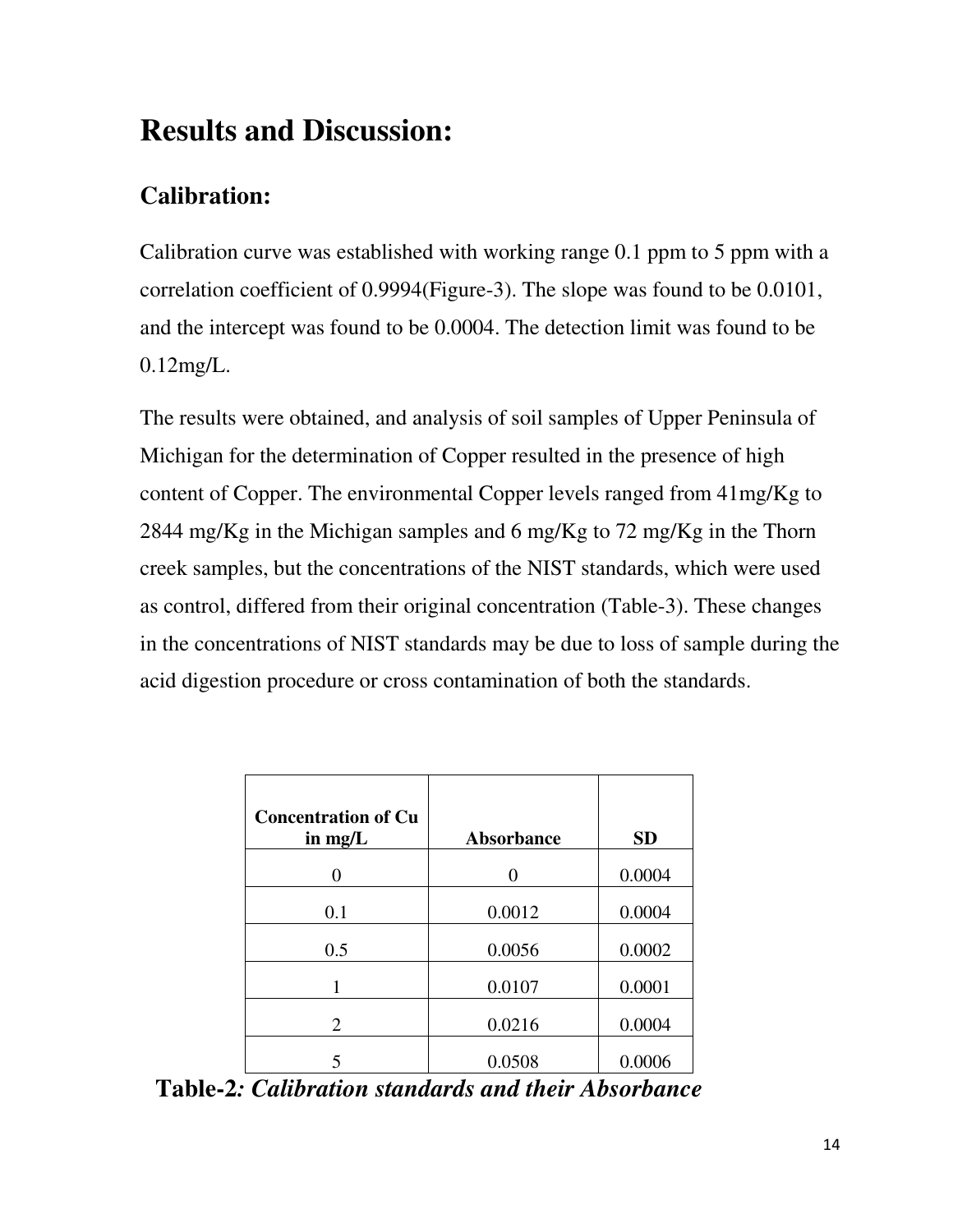Signal detection line  $(y_{dl}) = y_{blank} + 3s$ 

 $= 0.473 + 3(0.0004)$  $= 0.4742$ 

Minimum Detectable concentration = 3s/m

$$
= 3(0.0004)/0.0101
$$

 $= 0.12$  mg/L

Quantitation limit = 10s/m



$$
= 0.4 \text{ mg/L}
$$

*Figure-3: Calibration curve*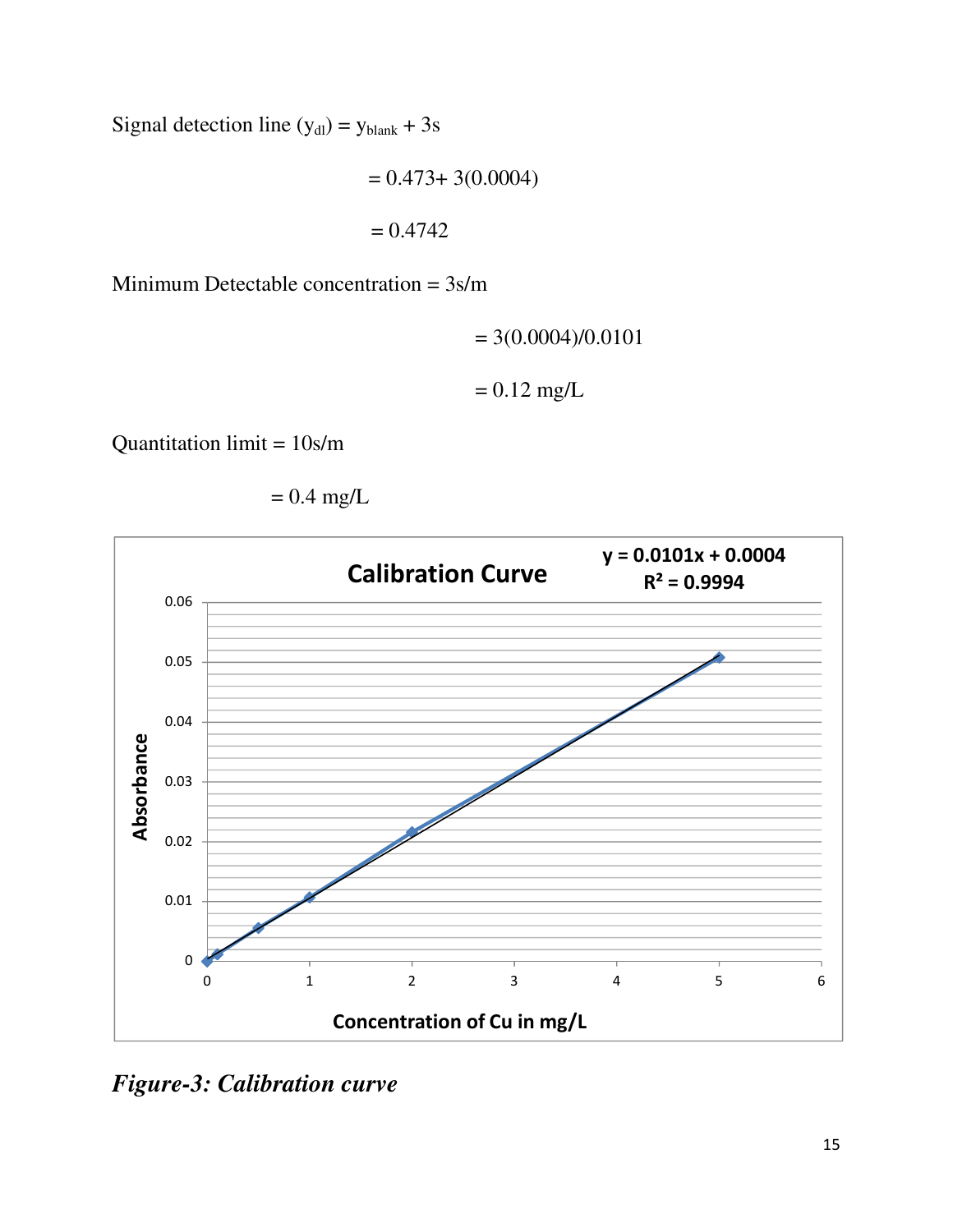# **Table-3:** *Determination of Copper in the Mine Samples:*

|                        |                       |            | <b>Mean of Cu</b> |               |             |
|------------------------|-----------------------|------------|-------------------|---------------|-------------|
|                        | <b>Initial sample</b> |            | Conc. in          |               | mgCu/Kg     |
| <b>UP Soil Samples</b> | size in g             | <b>RSD</b> | ppm               | mgCu/g sample | sample      |
| Estuary sediment       | 1.023                 | 1.427      | 23.9              | 0.683105455   | 683.1054545 |
| Domestic sludge        | 1.0013                | 0.63       | 22.69             | 0.698404681   | 698.4046809 |
| Phoenix below 1        | 1.0542                | 0.589      | 35.08             | 0.983158429   | 983.1584291 |
| C Falls above 1        | 1.021                 | 1.405      | 2.221             | 0.087762565   | 87.76256484 |
| C Falls top 1          | 1.0756                | 0.778      | 36.28             | 1.467892983   | 1467.892983 |
| C Falls middle1        | 1.053                 | 6.601      | 0.992             | 0.041732677   | 41.73267692 |
| C Falls below 1        | 1.0422                | 0.073      | 43.58             | 1.597042666   | 1597.042666 |
| Delaware above         | 1.07                  | 1.128      | 5.774             | 0.195658196   | 195.6581957 |
| Delaware side          | 1.019                 | 0.793      | 9.284             | 0.369532355   | 369.5323549 |
| Delaware below         | 1.0262                | 0.606      | 1.82              | 0.069874379   | 69.87437926 |
| Delaware 1             | 1.0778                | 0.548      | 44.56             | 1.667667716   | 1667.667716 |
| Phoenix E shaft 1      | 1.0402                | 0.139      | 95.19             | 2.84317211    | 2843.17211  |
| Cliff below            | 1.0152                | 0.023      | 96.51             | 2.774548422   | 2774.548422 |
| <b>EP WPS</b>          | 1.014                 | 8.774      | 0.694             | 0.027978142   | 27.97814167 |
| <b>EPSS</b>            | 1.093                 | 7.765      | 0.327             | 0.013652654   | 13.65265389 |
| <b>EP RDS</b>          | 0.847                 | 4.212      | 0.539             | 0.013738981   | 13.73898103 |
| <b>EPCS</b>            | 1.026                 | 2.067      | 0.332             | 0.013035554   | 13.03555404 |
| EP WDS                 | 1.041                 | 3.975      | 0.386             | 0.015593607   | 15.59360657 |
| <b>EP CED PARK</b>     | 1.012                 | 6.844      | 0.484             | 0.01351929    | 13.51929019 |
| EP OPEN OFF            |                       |            |                   |               |             |
| <b>TR</b>              | 1.013                 | 11.02      | 0.317             | 0.013038518   | 13.03851786 |
| <b>EP YBS</b>          | 1.005                 | 7.902      | 0.347             | 0.012372201   | 12.37220074 |
| EP <sub>FS</sub>       | 1.086                 | 2.644      | 0.745             | 0.022499755   | 22.49975495 |
| <b>EP SMS</b>          | 1.010                 | 7.886      | 0.474             | 0.018610013   | 18.61001326 |
| A <sub>1</sub>         | 1.066                 | 1.636      | 0.241             | 0.006360053   | 6.360052641 |
| A2                     | 1.061                 | 2.905      | 0.247             | 0.006957822   | 6.957822199 |
| B1                     | 1.052                 | 8.469      | 0.335             | 0.008083439   | 8.08343949  |
| F <sub>1</sub>         | 1.015                 | 6.804      | 0.276             | 0.010190213   | 10.19021267 |
| F2                     | 1.098                 | 5.36       | 0.667             | 0.026314839   | 26.31483938 |
| C1                     | 1.028                 | 1.926      | 0.299             | 0.012182767   | 12.18276663 |
| C <sub>2</sub> Out     | 1.057                 | 8.767      | 0.451             | 0.018269041   | 18.26904144 |
| $C2$ WF                | 1.032                 | 1.271      | 0.309             | 0.013138548   | 13.13854826 |
| D2                     | 1.012                 | 7.775      | 0.384             | 0.010754391   | 10.75439099 |
| D1                     | 0.100                 | 5.602      | 0.379             | 0.072122717   | 72.12271657 |
| E1                     | 0.238                 | 7.188      | 0.43              | 0.061003221   | 61.00322119 |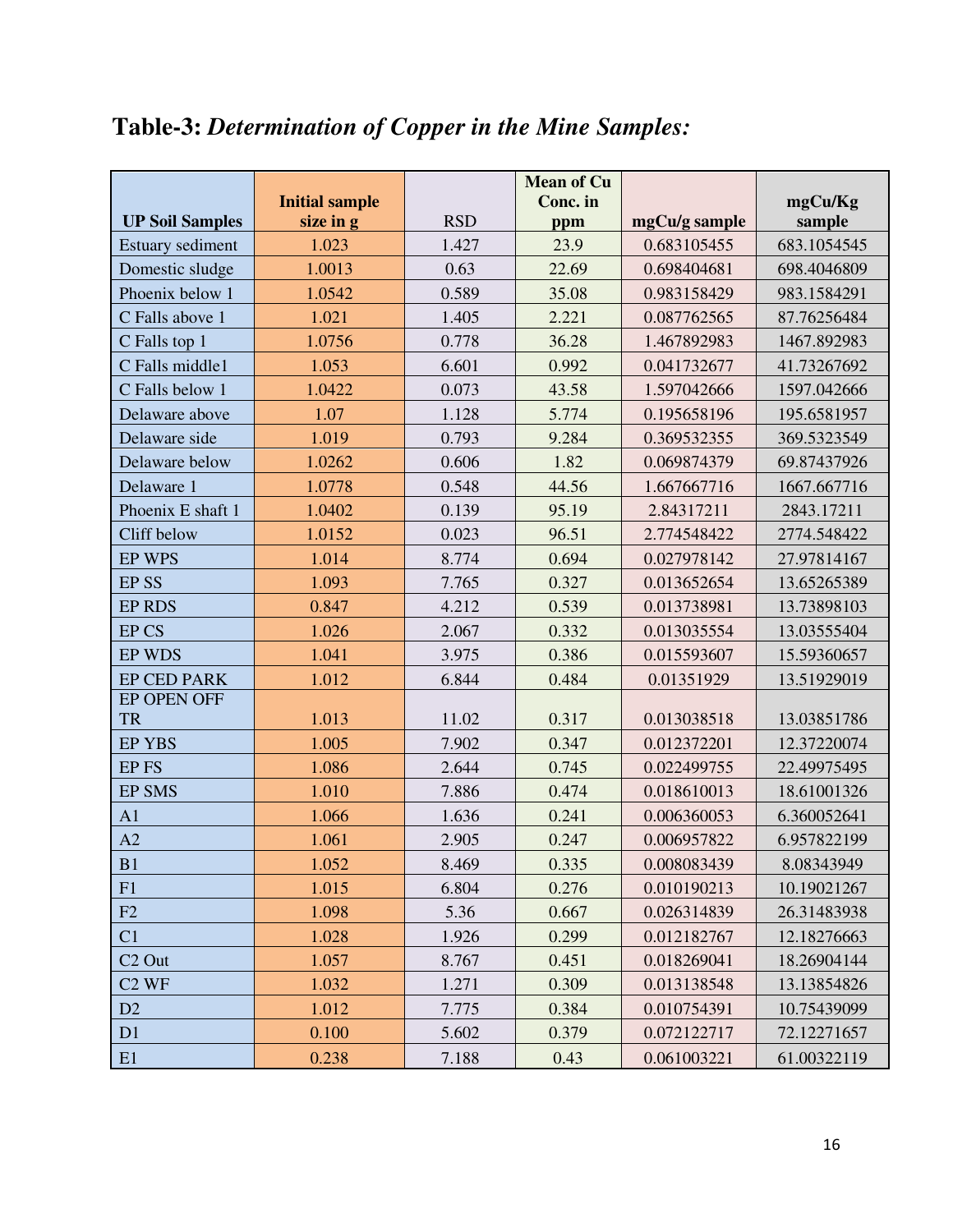# **Table-4:** *Recovery studies on Copper in NIST Standards:*

|                                  | <b>Initial</b><br>sample size | <b>Mean of</b><br>Cu Conc. |                   |                    | Mean of mg<br>Cu/Kg |            |
|----------------------------------|-------------------------------|----------------------------|-------------------|--------------------|---------------------|------------|
| <b>Soil Sample</b>               | $\ln g$                       | in ppm                     | mg Cu/g<br>sample | mg Cu/Kg<br>sample | sample              | SD of Cu   |
| E.sed NS 1                       | 1.0008                        | 0.369                      | 0.016163608       | 16.16360823        | 17.9986116          | 2.20123653 |
| E.sed NS 2                       | 0.9996                        | 0.605                      | 0.020439273       | 20.43927257        |                     |            |
| E.sed NS 3                       | 1.0007                        | 0.387                      | 0.017392954       | 17.39295399        |                     |            |
|                                  |                               |                            |                   |                    |                     |            |
| $E.\text{sed} + 5\text{mg}$ 1    | 1.0037                        | 60.56                      | 2.742438211       | 2742.438211        | 2579.661025         | 141.260938 |
| $E.\text{sed} + 5\text{mg } 2$   | 1.0041                        | 62.64                      | 2.507346758       | 2507.346758        |                     |            |
| $E.\text{sed} + 5 \text{mg } 3$  | 1.003                         | 64.53                      | 2.489198106       | 2489.198106        |                     |            |
|                                  |                               |                            |                   |                    |                     |            |
| $E.\text{sed} + 10\text{mg}$ 1   | 1.0062                        | 68.42                      | 3.072877016       | 3072.877016        | 2984.024656         | 210.49912  |
| $E.\text{sed} + 10 \text{mg } 2$ | 1.0001                        | 68.59                      | 3.135529134       | 3135.529134        |                     |            |
| $E.\text{sed} + 10\text{mg}$ 3   | 1.0041                        | 69.21                      | 2.743667817       | 2743.667817        |                     |            |
|                                  |                               |                            |                   |                    |                     |            |
| D.sludge NS 1                    | 1.0028                        | 16.48                      | 0.552482633       | 552.4826326        | 555.349349          | 3.03919573 |
| D.sludge NS 2                    | 1.0031                        | 16.15                      | 0.555029663       | 555.029663         |                     |            |
| D.sludge NS 3                    | 1.0003                        | 16.48                      | 0.558535751       | 558.5357513        |                     |            |
|                                  |                               |                            |                   |                    |                     |            |
| D.sludge $+5mg$ 1                | 1.0034                        | 66.87                      | 2.249155189       | 2249.155189        | 1383.050447         | 1167.59854 |
| D.sludge $+5mg$ 2                | 1.003                         | 55.58                      | 1.844807149       | 1844.807149        |                     |            |
| D.sludge $+5mg$ 3                | 1.003                         | 1.254                      | 0.055189003       | 55.18900259        |                     |            |
|                                  |                               |                            |                   |                    |                     |            |
| D.sludge + $10mg1$               | 1.004                         | 68.55                      | 3.141051125       | 3141.051125        | 2841.073022         | 263.56973  |
| D.sludge + $10mg$ 2              | 1.0036                        | 69                         | 2.646599641       | 2646.599641        |                     |            |
| D.sludge + $10mg$ 3              | 1.0028                        | 68.93                      | 2.735568298       | 2735.568298        |                     |            |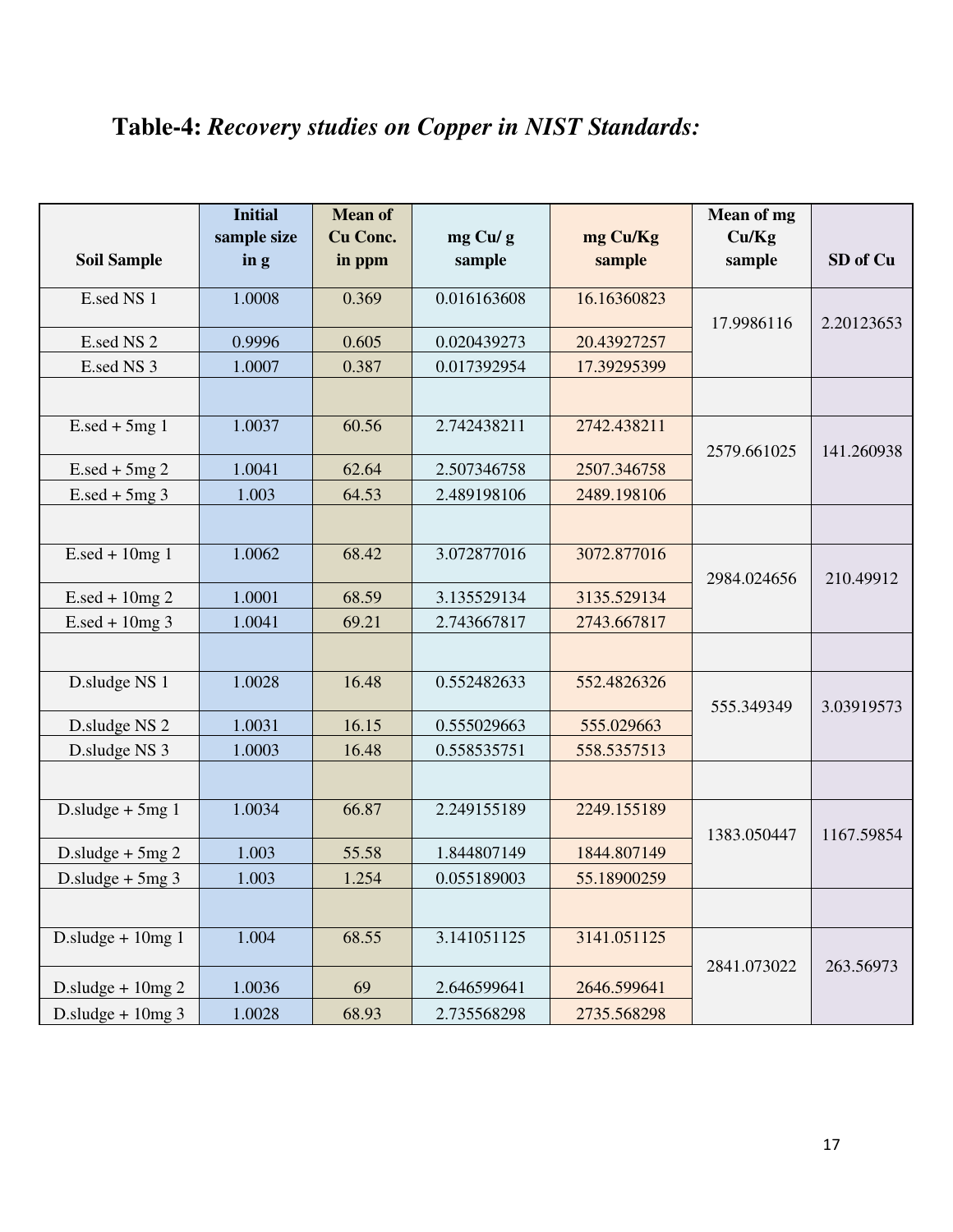## **Recovery Studies:**

The recovery studies on Copper in NIST standards were performed to find the robustness of the method and the results were found to be more precise and reproducible. The Estuarine Sediment and Domestic Sludge were found to be 18  $\pm$  2.2 mg/Kg and 555.33  $\pm$  3.04 mg/Kg instead of 10.01 mg/Kg and 627.4 mg/Kg respectively (Table-4). These recovery studies confirmed that the NIST standards were contaminated during the analysis of mine samples. This contamination was may be at the time of transfer of NIST standards to the beakers or refluxing of soil samples during the digestion. So the results were not accurate.

During these recovery studies, the results of the NIST standards which were spiked with 5mg and 10mg to 1g of samples resulted with concentrations of 5g/Kg and 10 g/Kg instead of a target of 5 mg/Kg and 10 mg/Kg respectively which was almost 1000 times larger. This was due to experimental error. The results were inaccurate and not reproducible. The Copper content was found to be less than what they should have. This may be due to the reaction of Copper with the beakers since they were used in all Chemistry laboratories. During the acid digestion, the samples were refluxed under high temperatures, at this time there was a bumping of samples from beakers. This could be one of the reasons for the loss of Copper content.

From these recovery studies, the changes in the original concentrations of the NIST standards during analysis of Copper in mine samples were due to crosscontamination of standards and samples was confirmed.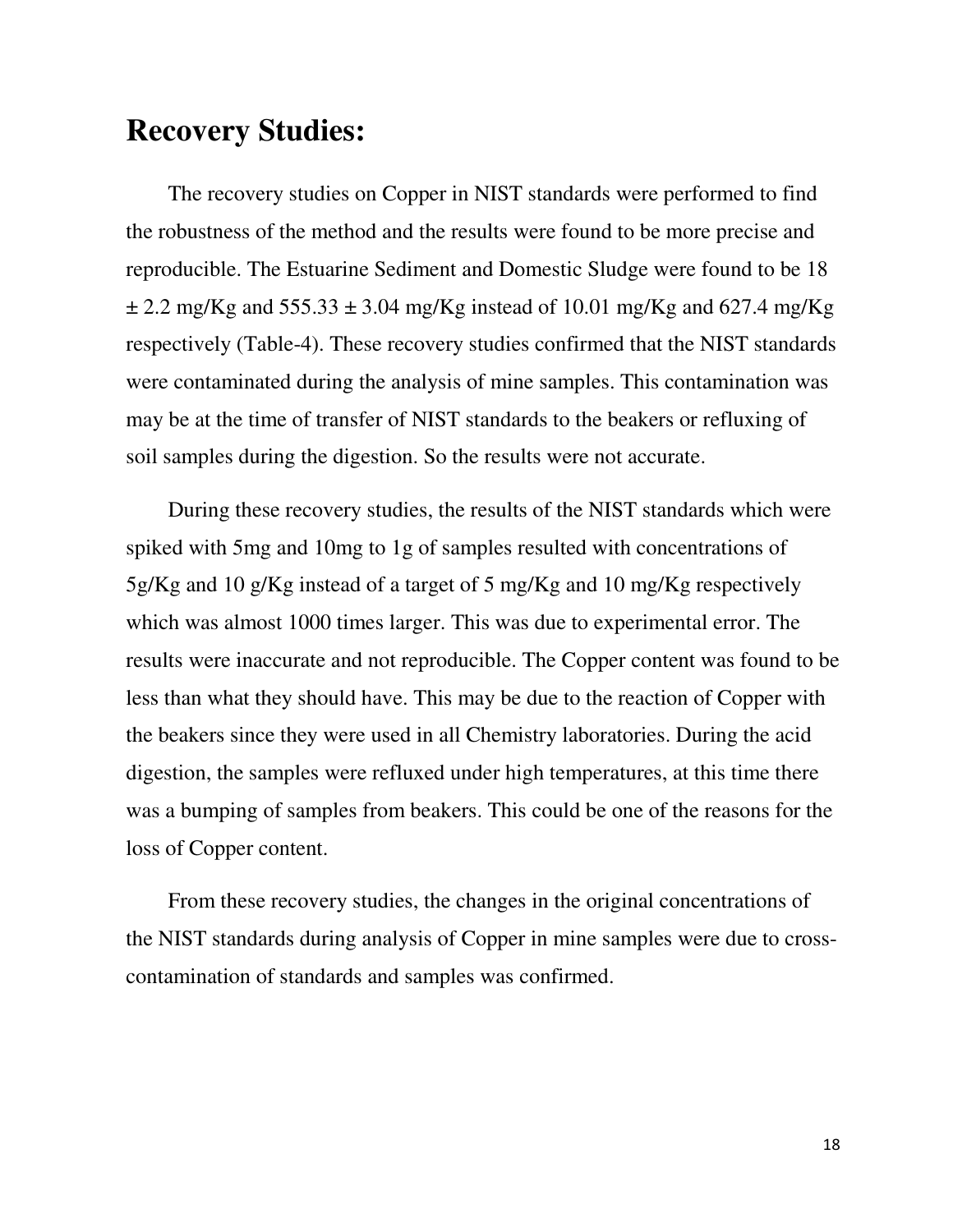# **Conclusion:**

The FAAS (Perkin Elmer AAnalyst 800) used was effective in the determination of Copper in mine samples [5]. The results were more precise and reproducible. In case of sample pretreatment, acid digestion was most useful approach in the destruction of the matrix [1]. The Nitric acid was used for the acidification of soil samples, and the Hydrogen peroxide was used for oxidation of organic matter [13].

The working range for the Cu was 0.1 ppm to 5 ppm and the mine samples with high copper concentration can be diluted and reanalyzed. The method developed for Copper was optimized in such a way that the working conditions can be applied to other trace metals determined under FAAS [2].

#### **Recommendations for future studies:**

The recovery studies on Copper in the NIST standards can be done using correct spike. Use of digester during the acid digestion would reduce the loss of sample caused by bumping.

### **References:**

[1] Sardans. (2009). Determination of As, Cd, Cu, Hg and Pb in biological samples by modern electrothermal atomic absorption spectrometry. 97-112.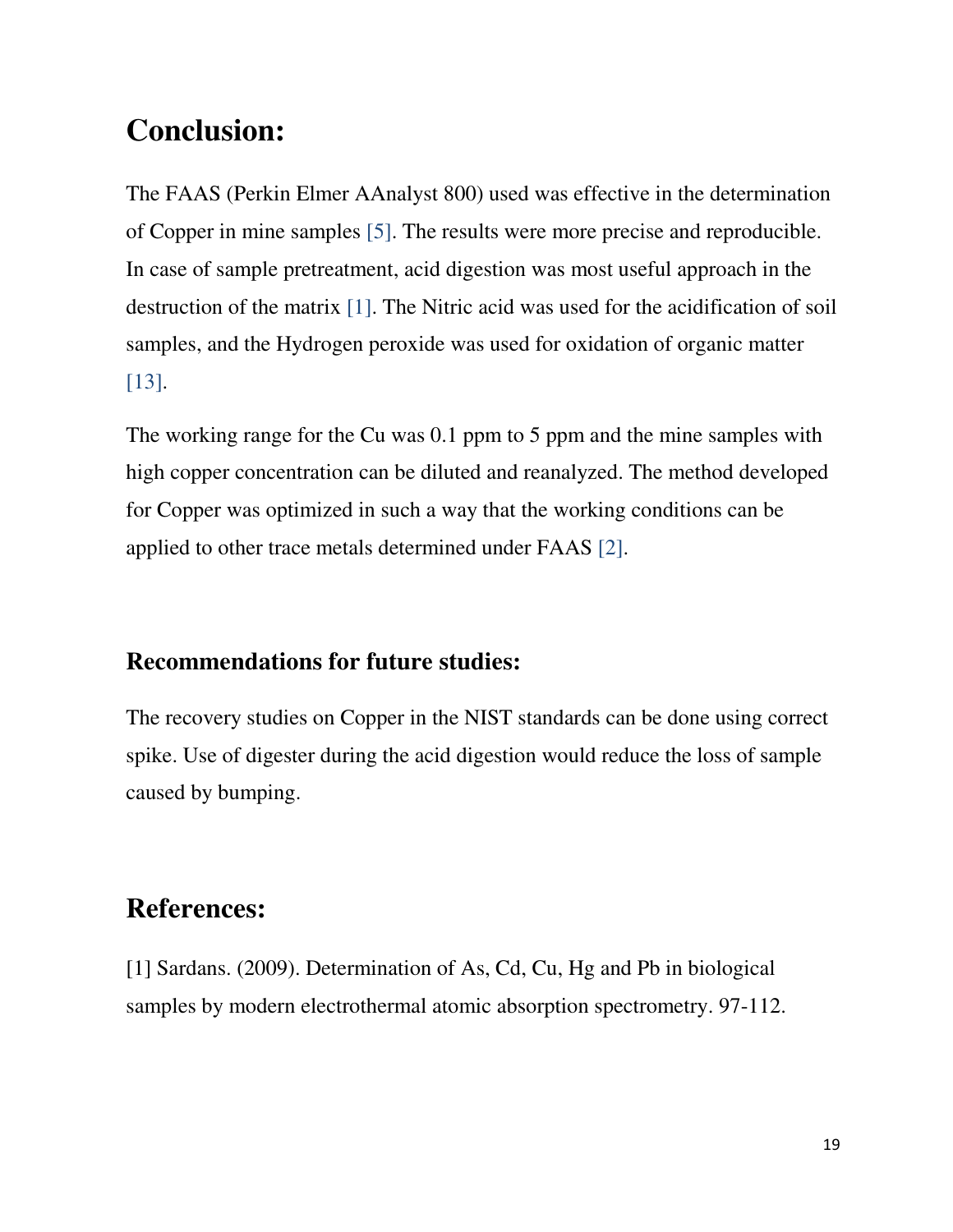[2] Török. (2009). A study of the direct determination of Cd, Cr, Cu, Pb and Zn in certified reference materials of soils by solid sampling electrothermal atomic absorption spectrometry. 93-97.

[3] Haroun. (2008). Analysis of heavy metals during composting of the tannery sludge using physicochemical and spectroscopic techniques. 111-119.

[4] Hödrejärv. (1999). Pseudo-total analysis for metallic elements in siliceous soil by acid digestion and flame atomic absorption spectrometry. 293-301.

[5] Ghaedi. (2007). Cloud point extraction for the determination of copper, nickel and cobalt ions in environmental samples by flame atomic absorption spectrometry. 533-540.

[6] Duran. (2008). Simultaneous preconcentration of  $co(ii)$ ,  $ni(ii)$ ,  $cu(ii)$ , and  $cd(ii)$ from environmental samples on amberlite xad-2000 column and determination by faas. 292-299.

[7] (n.d.). Retrieved from

http://www.epa.gov/osw/hazard/testmethods/sw846/pdfs/3050b.pdf

[8] (n.d.). Retrieved from http://www.perkinelmer.com/CMSResources/Images/44-

74392BRO\_AAnalyst600800.pdf

[9] (n.d.). Retrieved from http://webs.wofford.edu/splawnbg/Chem\_411\_files/Atomic Absorption Spectroscopy- Analysis of Copper in Vitamins.pdf

[10] (n.d.). Retrieved from http://www.uaa.alaska.edu/enri/labs/aset\_lab/Methods/upload/ASET-sedimentsoil-sludges-extracts-following-EPA-3050b.pdf

[11] (n.d.). Retrieved from https://wwws.nist.gov/srmors/view\_detail.cfm?srm=1646a

[12] (n.d.). Retrieved from https://wwws.nist.gov/srmors/view\_detail.cfm?srm=2781